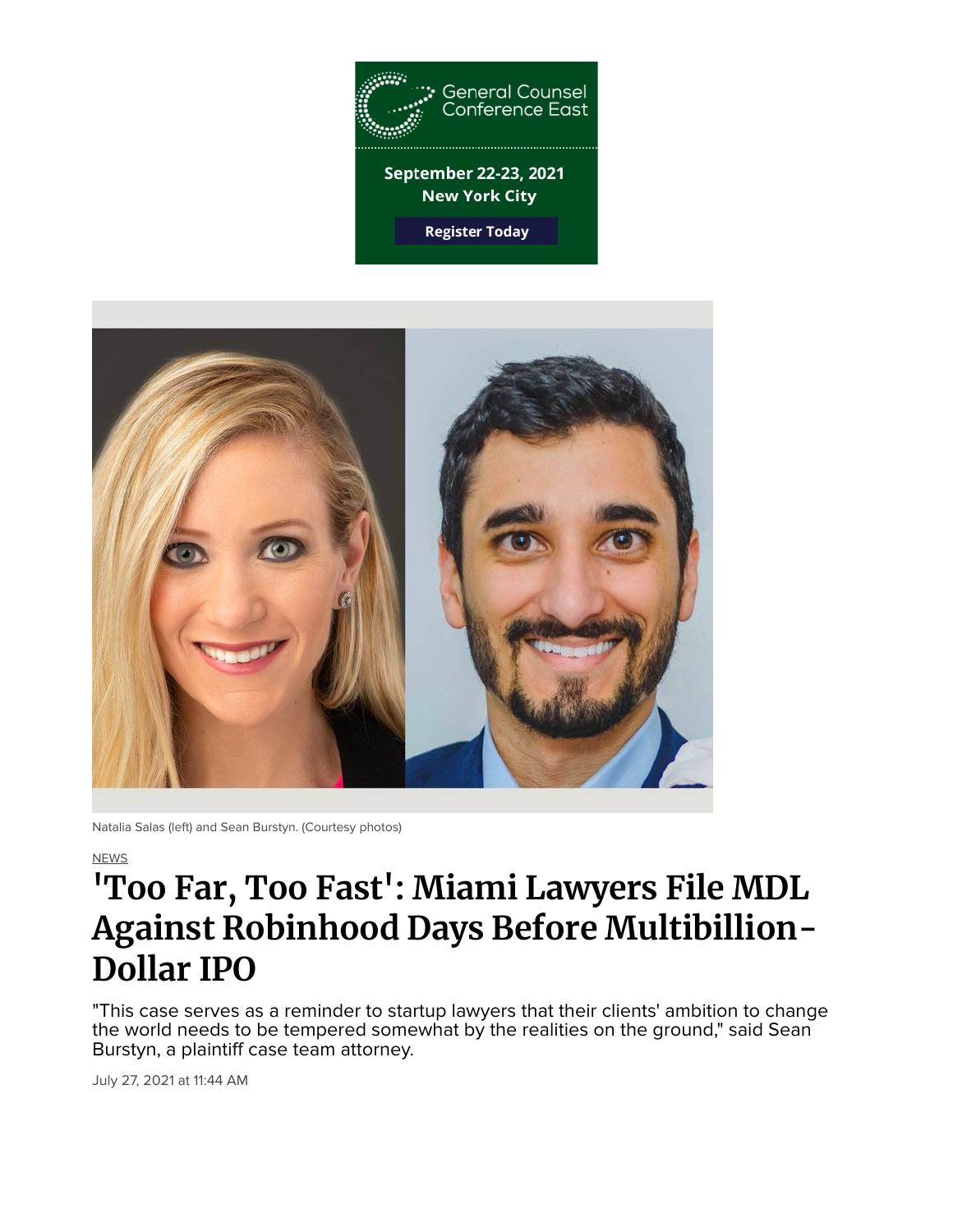#### Michael A. Mora  $\rightarrow$

Financial Services and Banking

#### **4 minute read**



South Florida litigators hit financial services provider Robinhood Markets Inc. with a consolidated class action complaint Tuesday in Miami federal court—less than two days before the company seeks a valuation of upwards of \$35 billion in an initial public offering.



An iPhone user downloading Robinhood App, a stock trading app, from the App Store. (Credit: Wachiwit/Shutterstock)

The litigators—Natalia M. Salas, a partner at The Ferraro Law Firm and plaintiff's lead counsel for the Robinhood Markets Inc. multidistrict litigation, and Sean Burstyn, a case team attorney—are both based in Miami.

"This case serves as a reminder to startup lawyers that their clients' ambition to change the world needs to be tempered somewhat by the realities on the ground and the risk of going too far, too fast," said Burstyn, whose law firm also serves as general counsel to Miami startups.

Salas and Burstyn are among the several attorneys in the MDL representing class members in more than 55 cases in Florida and states all across the country, including New York, Texas, California, Philadelphia and Georgia.

They are seeking billions of dollars in damages after Robinhood restricted the buying and selling of securities, such as "meme stocks"

including GameStop Corp. and Nokia Corp., on Jan. 28, 2021, amid an unprecedented Redditfueled price hike, according to the 71-page complaint. That move eliminated more than \$10 billion in the market cap of the restricted companies, the suit alleges.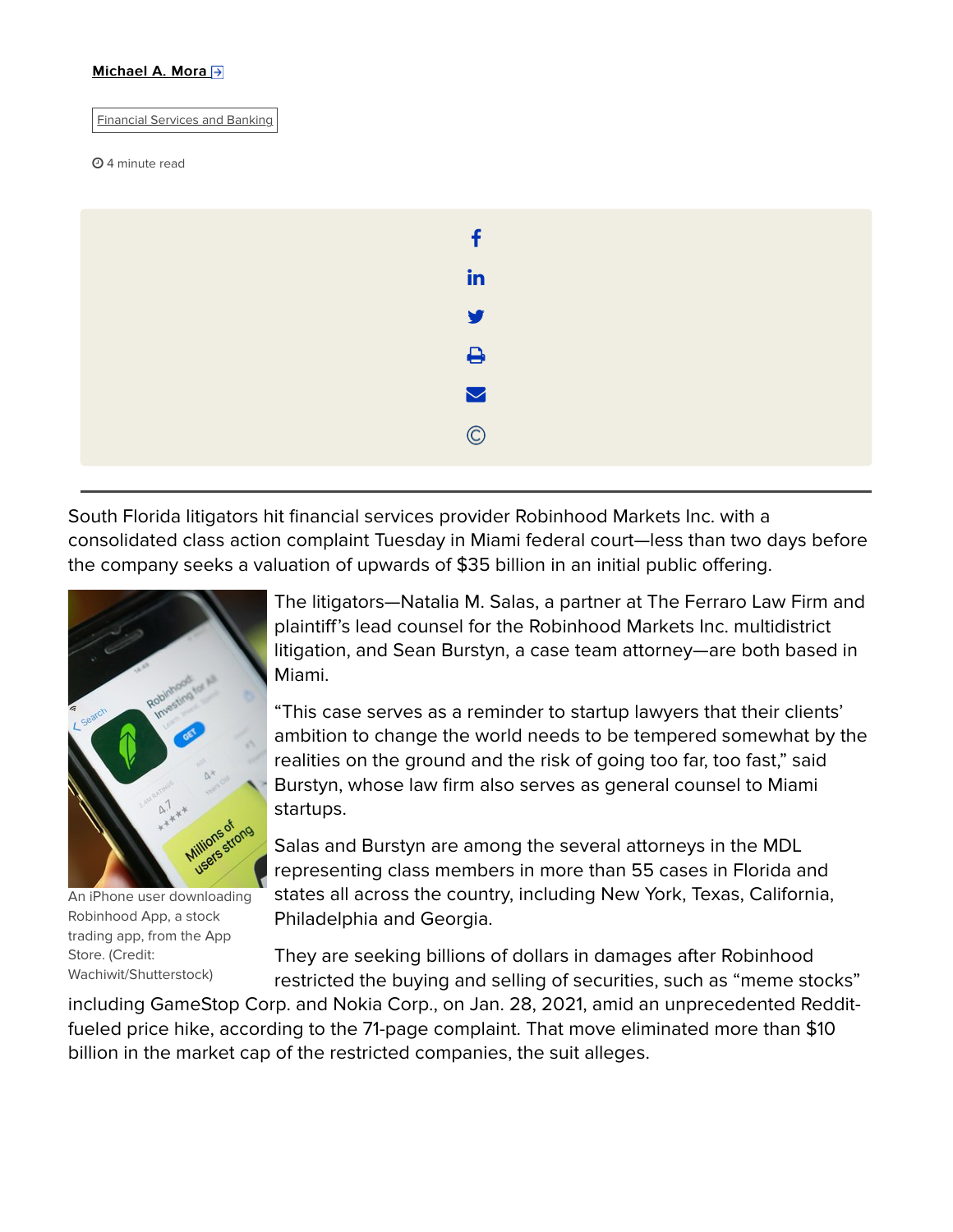

## Book **Florida Construction Defect Litigation**

Florida Construction Defect Litigation covers a variety of topics and issues, including the legal framework within which construction defect claims are addressed, typic...

View This Book →

They added that Robinhood designed its business model to attract a demographic most likely to trade in "hot stocks" and boost order flow in "hot stocks" the company knew were volatile. But "as a true amateur among institutional brokers, [Robinhood] failed to protect itself, the financial markets, and its customers from the systemic risks that came with fueling volatile trading," according to the court-ordered redacted complaint.

Antony L. Ryan, a partner at Cravath Swaine & Moore in New York and lead attorney for Robinhood, did not immediately respond to a request seeking comment.

In a blog post a day after Robinhood restricted trading on several companies, the company explained it was required to maintain a substantial amount of cash on hand to process the trades through its clearinghouse.

"It was not because we wanted to stop people from buying these stocks," Robinhood stated in the blog post. "We did this because the required amount we had to deposit with the clearinghouse was so large—with individual volatile securities accounting for hundreds of millions of dollars in deposit requirements—that we had to take steps to limit buying in those volatile securities to ensure we could comfortably meet our requirements."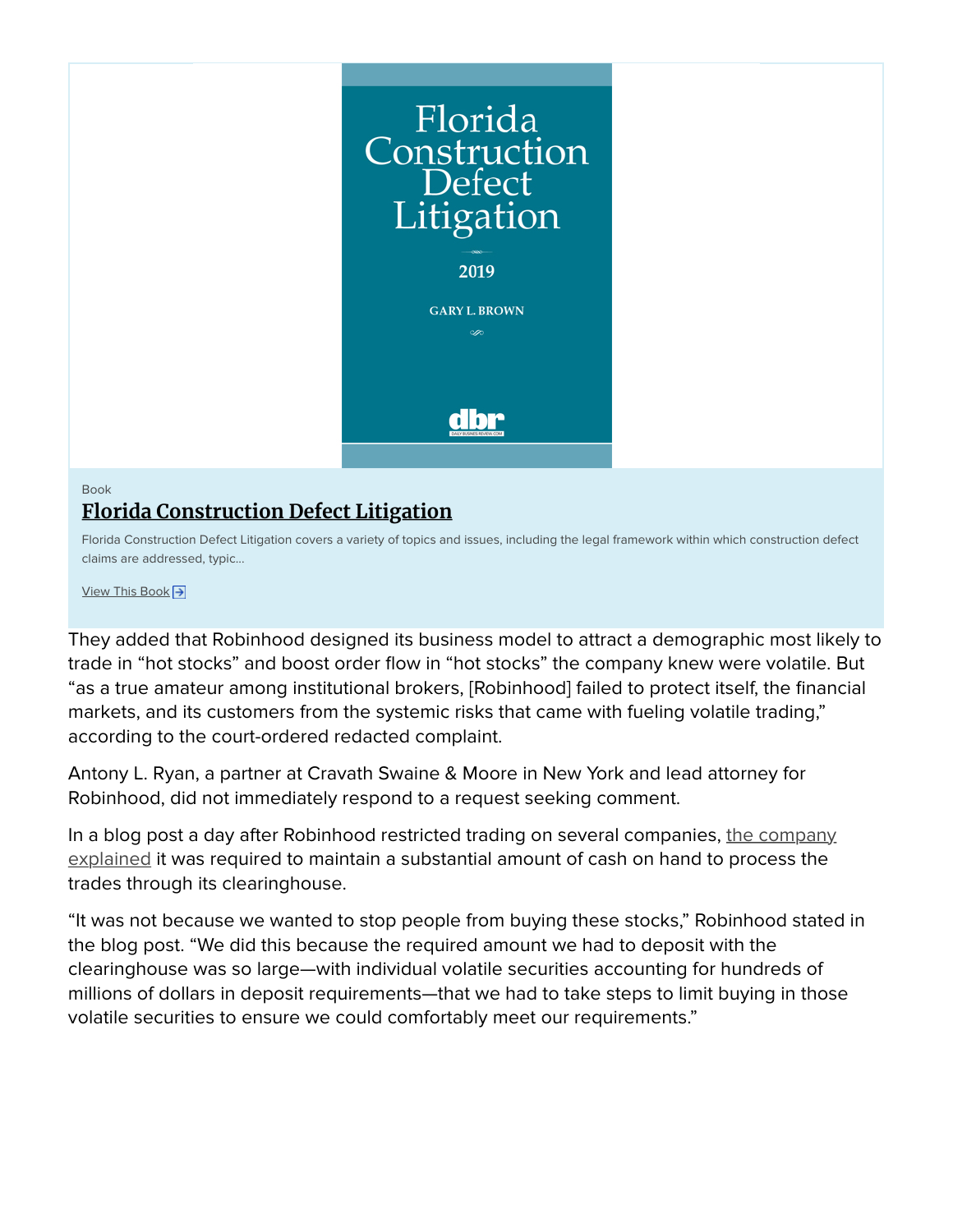At the time, there were varied allegations in lawsuits as to why online trading platforms like Robinhood halted trading in meme stocks, including that the companies sought to protect hedge funds, who were betting on the price of the stocks to fall, from realizing additional losses.

Now, the consolidated class action will go before U.S. District Court Chief Judge Cecilia M. Altonaga, who sits in the Southern District of Florida.

|                                                                            |                                                                                            |      | Case 1:21-md-02989-CMA Document 359 Entered on FLSD Docket 07/27/2021 Page 1 of 74 |  |  |  |
|----------------------------------------------------------------------------|--------------------------------------------------------------------------------------------|------|------------------------------------------------------------------------------------|--|--|--|
| <b>UNITED STATES DISTRICT COURT</b><br><b>SOUTHERN DISTRICT OF FLORIDA</b> |                                                                                            |      |                                                                                    |  |  |  |
| <b>CASE NO. 21-2989-MDL-ALTONAGA/Torres</b>                                |                                                                                            |      |                                                                                    |  |  |  |
|                                                                            | In re:                                                                                     |      |                                                                                    |  |  |  |
|                                                                            | <b>JANUARY 2021 SHORT SQUEEZE</b><br><b>TRADING LITIGATION</b>                             |      |                                                                                    |  |  |  |
|                                                                            |                                                                                            |      |                                                                                    |  |  |  |
|                                                                            | This Document Relates to All Claims Included<br>in the Robinhood and Other Broker Tranches |      |                                                                                    |  |  |  |
| <b>CONSOLIDATED CLASS ACTION COMPLAINT</b>                                 |                                                                                            |      |                                                                                    |  |  |  |
|                                                                            |                                                                                            |      |                                                                                    |  |  |  |
|                                                                            |                                                                                            |      |                                                                                    |  |  |  |
|                                                                            |                                                                                            |      |                                                                                    |  |  |  |
|                                                                            |                                                                                            |      |                                                                                    |  |  |  |
|                                                                            |                                                                                            | Page | 74<br>1<br>$\prime$                                                                |  |  |  |

# Read the complaint: Read the complaint:

In February, Robinhood CEO Vlad Tenev went before the U.S. House Committee on Financial Services and apologized for the confusion caused by his platform to restrict the trade of certain meme stocks without indicating any mistakes, according to the complaint.

And even though Robinhood is a startup of recent vintage, the plaintiff lawyers noted the company's "all-time record-breaking penalties, including the largest financial penalty ever ordered" by the Financial Industry Regulatory Authority. Among the reasons Robinhood paid the \$135 million penalty on June 30 was to settle accusations that it misled customers about its use of payment for order flow.

The company, set to list on the public market Thursday, trading as "HOOD," also indicated in its S1 filing to the Securities and Exchange Commission that it "cannot assure that similar events will not occur in the future"—an indication that the basis of the MDL might not be the last legal problem the young company could face in the future.

"The startup mentality of 'move fast and break things' has spawned incredible innovation in the last decade," said Salas, the plaintiff's lead counsel. "What Robinhood failed to appreciate is that that mentality is wholly inappropriate when the thing you are breaking is the stock market."

# Read more: